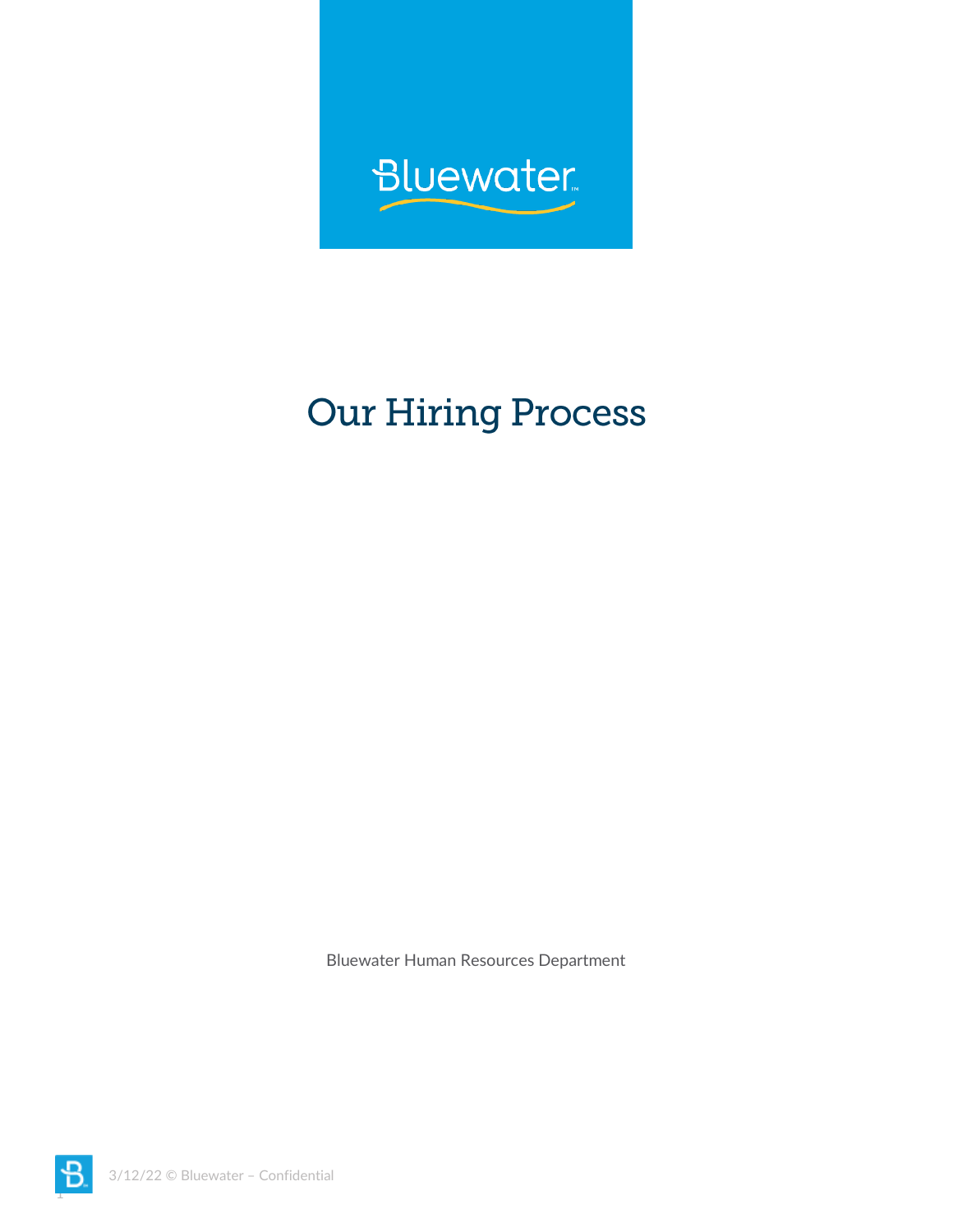## **Table of Contents**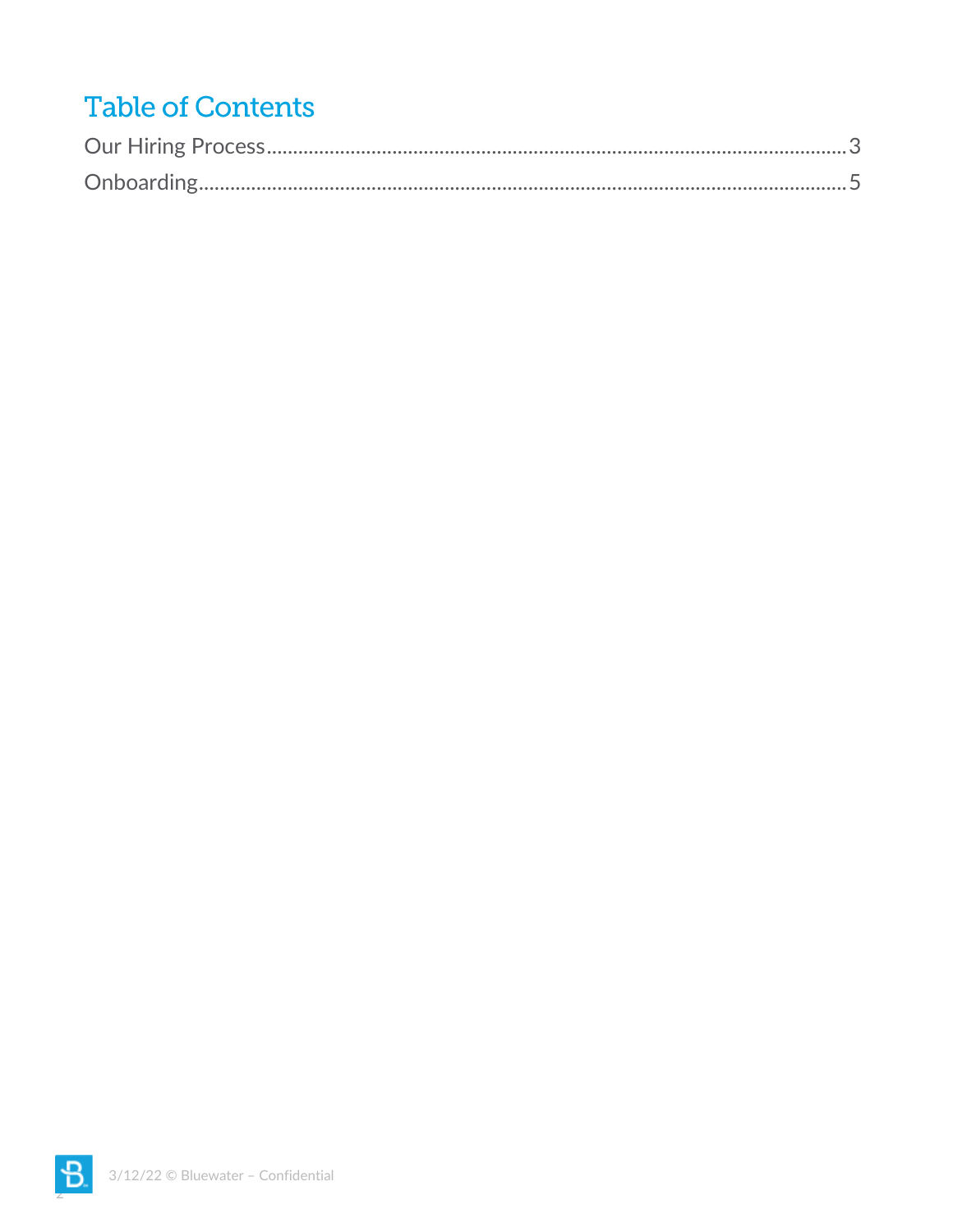## <span id="page-2-0"></span>**Our Hiring Process**

Looking for job can be a nerve-wracking experience and often you feel like your information goes into a black hole never to be seen again. At Bluewater, we want to make the experience as pleasant as possible while still gaining the information we need to make an informed hire. We think of our employees as family, so we use this time to make sure that the individuals we bring on will fit in to our culture of caring and helping each other. For all open positions all applicants are carefully screened, and your information is read by an actual person. Please note that some of our positions are not actively open but we are collecting information on those who might be interested in the future. It is clearly indicated at the top of the job posting if we have current openings or are just taking information for future needs. Active positions will take precedence over the ones where there may be a future need. For the future need positions, you may be contacted when the need arises.

So, you've submitted your application now what? The following information will help you to understand what our hiring process is and what you can expect at each stage. Timelines may vary from two weeks plus depending on the urgency for the hire.

- 1. **Application Process:** To join the Bluewater team, start by searching our Careers site and applying for the role(s) in which you are most interested. During the application process you will set up an Applicant Profile. Your email will be used as your username, and you will be asked to set up a password. Login to your **[Applicant Profile Page](https://bluewater.csod.com/ats/careersite/ds.aspx?routename=ATS/CareerSite/MyProfile&site=9&c=Bluewater)** at any time to see the status of your application(s).
- 2. **Application Review Process:** Once you have applied, your resume and application will be reviewed by one of our recruiters. For roles we are actively recruiting for these are looked at daily. Those who have the qualifications we are looking for are sent to the Hiring Manager for initial review. If you are selected to move forward in the process, you will be contacted to set up an initial phone screening. Often the competition for positions is very high so we do have to be selective in who moves forward. Only those that most closely match the skills and qualifications we are looking for will be invited to move forward. Anyone not selected will be notified via email.
- 3. **Phone Screening:** If you are selected to move forward in the process you will be contacted and set up to speak to one of our recruiters via a brief phone screening. This is your opportunity to find out more about the position and highlight how you would be the right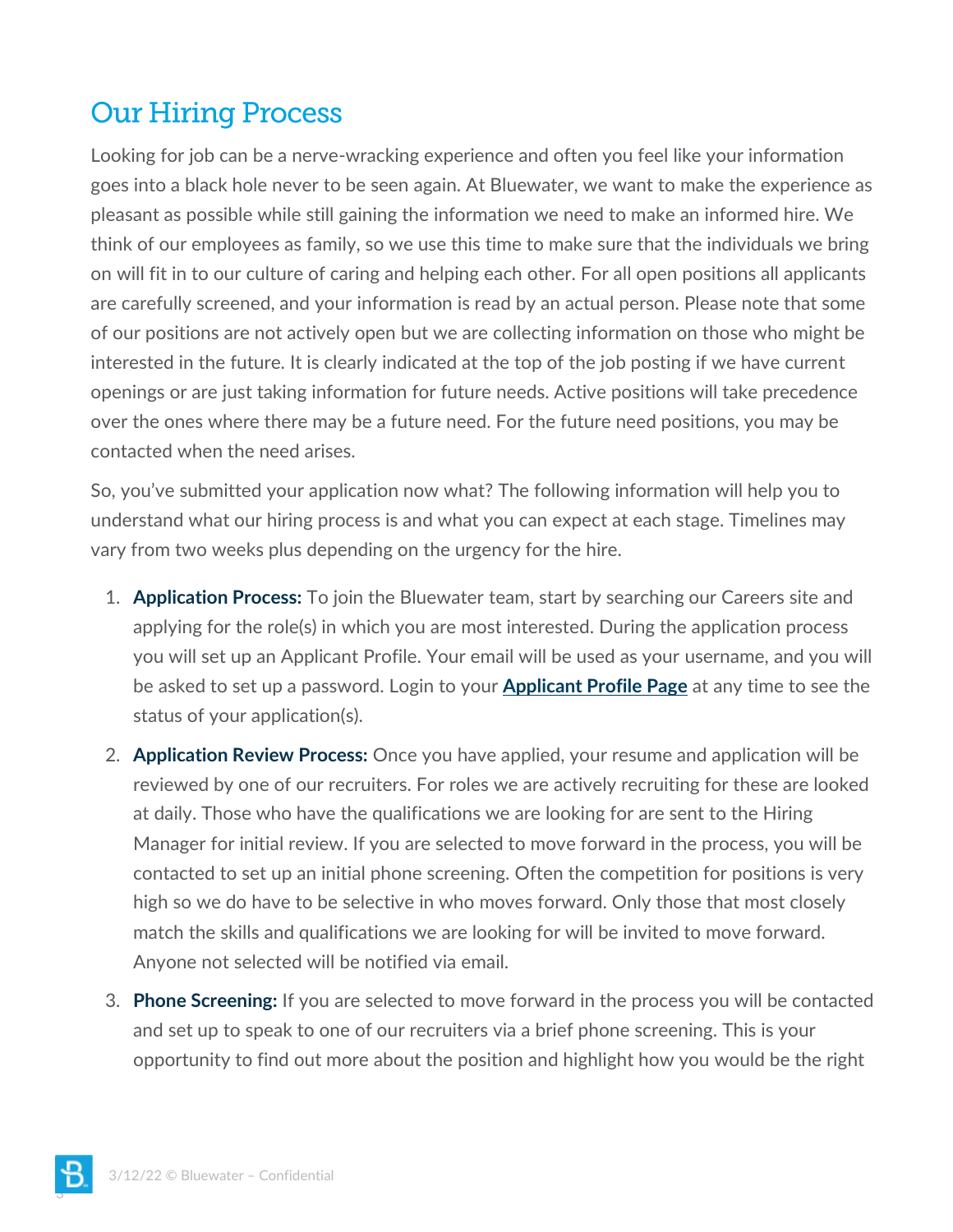choice for the job! After the phone screenings are completed with the candidates, those chosen to move forward will be invited into the formal interview process.

- 4. **Interview(s) Process:** There are multiple steps to the interview process at Bluewater. If you are selected to move forward in the interview process you will be contacted to set up your first interview. The following is a listing of the possible interviews that may be had. Please note not every position will go through all these steps so adjustments maybe made based on the position.
	- a. **Someone in that Role or a Similar One:** Candidates may be asked to have a phone conversation with someone in the same or similar role applied for. This is a wonderful opportunity to learn what a "day in the life" is like.
	- b. **Hiring Manager:** Typically, this is done via phone at first but if you are local to one of our offices you may be asked to come in for a face-to-face interview. The hiring managers will be asking key questions around your work experience, how it relates to what they are looking for and why you think you would be right for the job.
	- c. **Practical Assessment or Sample Work:** For some of our positions, such as Functional Consultant and Project Manager, you may be set up for a practical assessment where you are given real client examples and asked to provide solutions. Sometimes these are done in a Learning, Talent Management or Human Capital Management portal. You'll be given a few days to get the work done and present back to the Hiring Manager what your findings are. Other positions, such as Marketing, you may be asked to provide samples of your previous work.
	- d. **Next Level Manager and/or Leadership Team:** If you are selected to move forward you will be set up to speak with the next level manager for the practice you will be working in and/or members of our leadership team. If you are local to one of our offices this meeting will be in person, otherwise it will be via phone.
	- e. **CEO:** The final candidates will have an opportunity to speak with our CEO. This is a wonderful opportunity to ask questions about the company, where we are going and get a true understanding of who we are as an organization.
- 5. **Final Selection and Offer Process:** Once all the candidates have been through the formal interview process, internal discussions are had with the hiring committee for that position. Once a final decision is made on who to extend an offer to the Hiring Manager will call the selected candidate and make a verbal offer including salary and start date